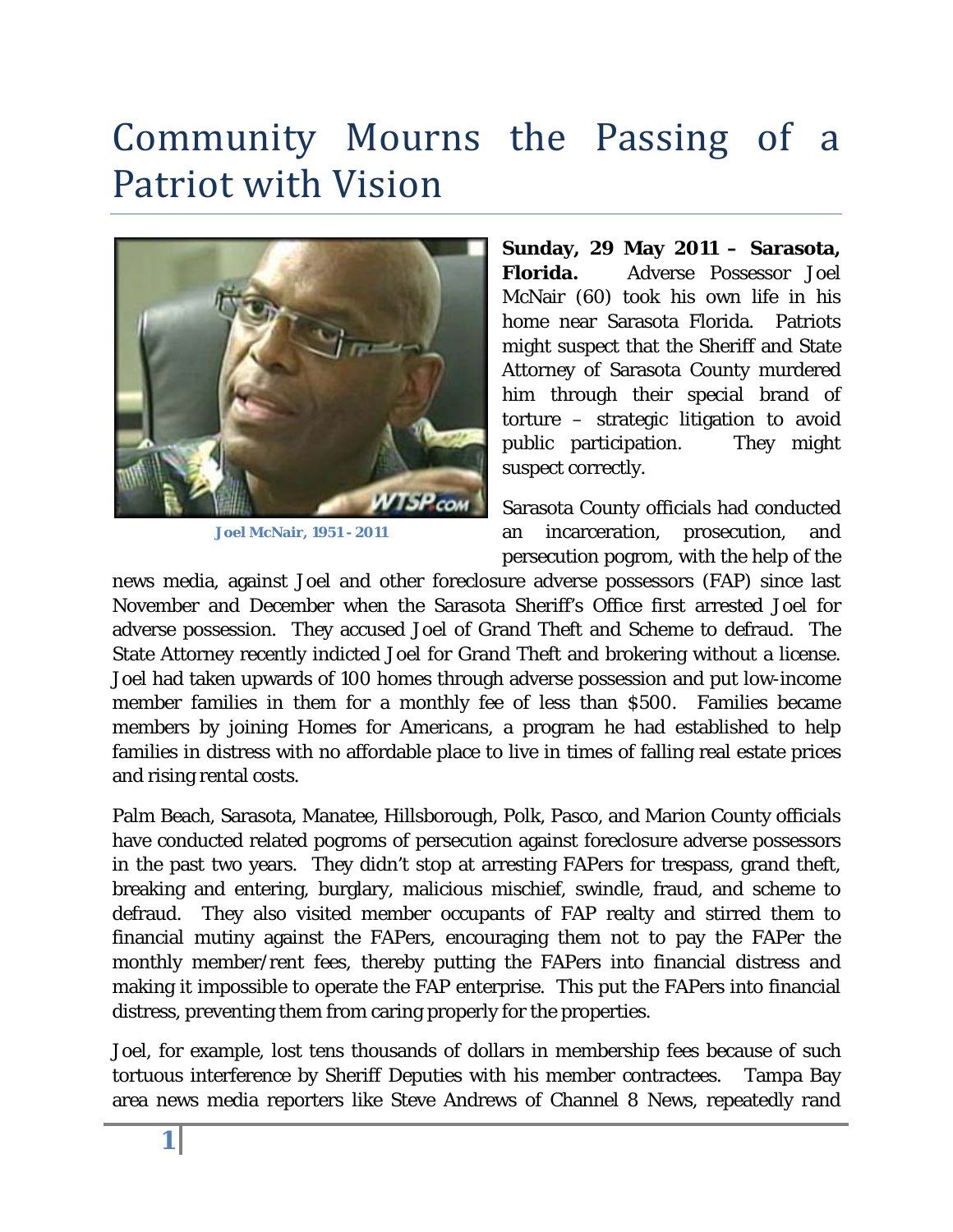stories that denigrated adverse possessors in spite of the good they did for the community, particularly for low income families and single moms seeking decent housing in nice neighborhoods for their children, housing they otherwise could not afford, but which lay unused and vacant in abandonment due to foreclosure. Joel matched such needy families to available homes and took a modest fee for his work of keeping the lawns m

Friday, Joel learned of new charges levied against him, and a warrant for his arrest in connection with another adverse possession incident in Sarasota County. He became depressed. He had spent four years in prison from an unrelated conviction in Pinellas County 25 years earlier. According to his life-companion Deborah Watson, a Sarasota real estate broker, Joel had prepared his affairs quietly Saturday, verified Sunday morning that she knew certain important personal details, then told her he wanted to go meet with some buddies. She had felt uneasy because he left his laptop behind, which he had never done before. When she went into the garage a short time later, she found him hanging by the neck from a crossbeam, dead. He had tied a noose around his neck and stepped off a chair to end his life.

Joel had called me on Saturday to tell me of the new charges against him. He knew he did not have the financial resources to fight yet another criminal charge against him. He said "You know, I've had a good, full life, and experienced many adventures and pleasures, and done my part to help others." I thought he meant that he had resigned himself to another jail term. He seemed more philosophic than depressed. We spoke about getting together for a lunch this week. He told me he appreciated my writing about his the Sheriff's persecution of him, and about the false deputy affidavits that led to his arrests, then said our good-byes. He said "I love you" before hanging up. I had no idea that would become his final farewell to me. Deborah told me in her phone call today that she will wrap up the details of his funeral and burial this week, and then deal with her future options.

I know of another man with a vision for helping others as did Joel McNair – Mark Guerette of Palm Beach County. He suffered similar persecution for helping disadvantaged families by putting them into foreclosure adverse possession properties. County officials jailed him for a season, then let him out when he agreed to a plea bargain that left him a convicted felon, but free. I know he shares my condolences to Deborah Watson and Joel's family.

The official suppression of FAP hurt FAPer's badly enough, but the news media made it even worse. Among the chief culprits, Steve Andrews of Tampa Bay's Channel 8 News, repeatedly reported the very worst about FAPers, showing the equivalent of mug shots to make them look evil, and conveying a consistently terrible impression about them, in spite of the good they did. I spoke on the phone with one of his victims, Chris